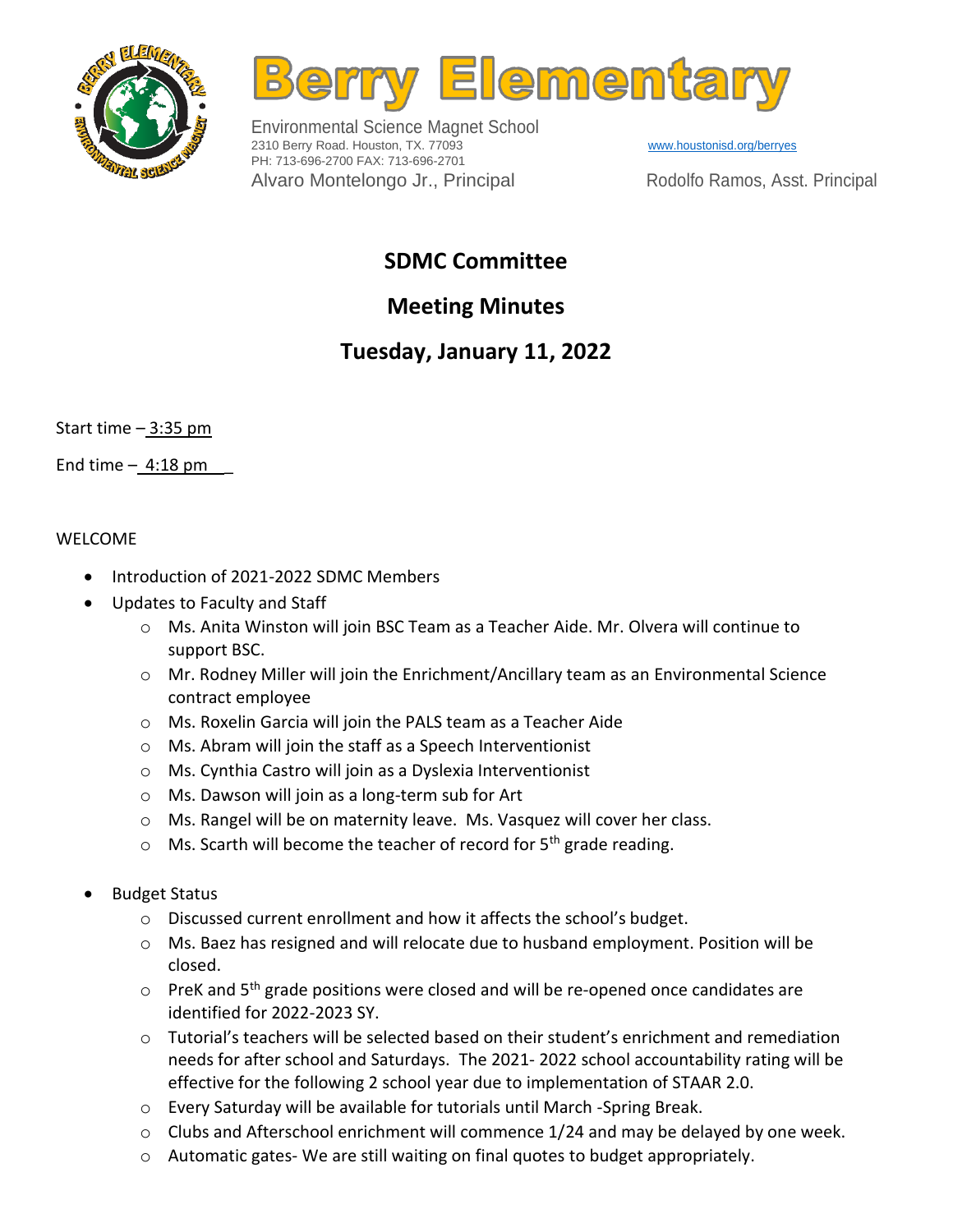



Environmental Science Magnet School 2310 Berry Road. Houston, TX. 77093 PH: 713-696-2700 FAX: 713-696-2701 Alvaro Montelongo Jr., Principal

[www.houstonisd.org/berryes](http://www.houstonisd.org/berryes)

Rodolfo Ramos, Asst. Principal

- Feedback on Berry King and Queen fundraiser
	- o Parent meeting will be held to explain how the fundraiser will function.
		- o SDMC voted and agreed to fundraiser
		- $\circ$  Father -Daughter Valentines dance will be postponed due to Covid Restrictions.
- Parental Involvement and Curriculum nights:
	- o Spaghetti dinners to draw attendance
	- o Target Date 2/21/2022
	- o Mock quizzes for the parents which will be graded'
	- o Possibly held again in March TBD
- Proposed Future Meeting Dates:
	- o Tuesday March1, 2022
	- o Tuesday May 3, 2022

#### Concerns

- Schedule changes to Master Schedules and cafeteria lunches will start 1/31/2022 and expect possible hiccups and remind teams to be timely.
- Possibly moving Black History Program to a later date in February 28. Delay is to see if we can hold in person with limited attendance once district lifts restrictions.

Meeting adjourned at 4:18 pm.

Thank you for your support!